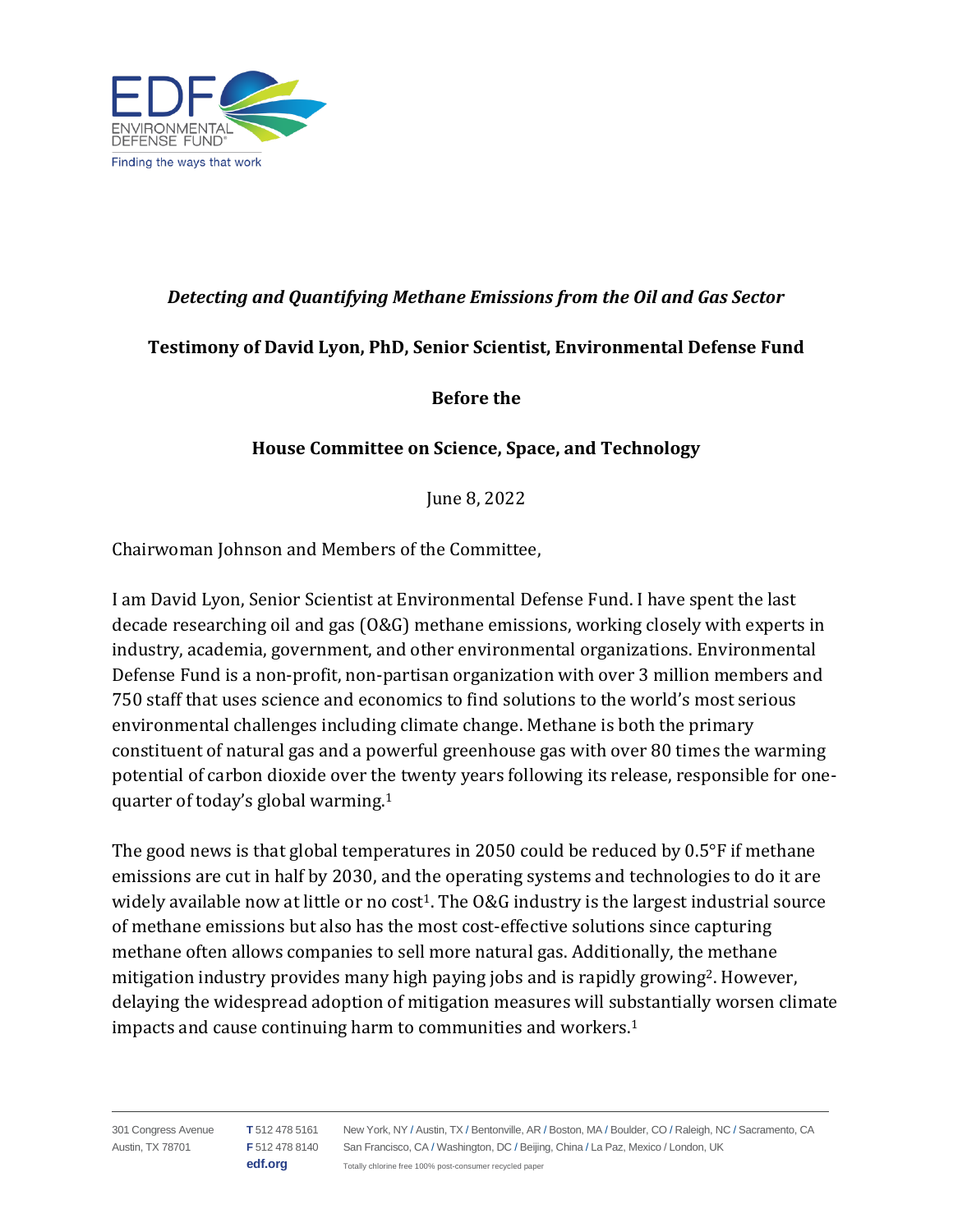Although mitigating methane emissions is usually cost-effective, there are several challenges in detecting and quantifying emissions in the O&G industry. First, O&G infrastructure is widespread with diverse site types including wells, tank batteries, compressor stations, processing plants, and pipelines. About 80% of U.S. wells produce less than 15 barrels of oil equivalent per day; these wells account for just 6% of national O&G production but are responsible for half of all wellsite emissions due to their large number and high loss rates.<sup>3</sup> Second, peer-reviewed research has found that the top 5-10% highestemitting sources typically account for over half of O&G methane emissions.<sup>4</sup> These sources, sometimes called super-emitters, can occur at almost any site, and their locations are difficult to predict, so all sites must be inspected for leakage. <sup>5</sup> Finally, there are many emission sources, particularly super-emitters, that leak for a few hours to days, stop, and then restart — therefore, leak inspection surveys may miss these episodic emissions if they happen to be observed in their "off state." 6

Due to these challenges, the U.S. Environmental Protection Agency's Greenhouse Gas Inventory has been shown to underestimate U.S. O&G supply chain methane emissions by  $\sim$  50% compared with a measurement-based study estimate of 13 million metric tons. That magnitude of methane emissions is equivalent to 2.3% of the country's natural gas production<sup>7</sup> and represents the waste of over \$5 billion of a valuable natural resource.

There are numerous available and emerging technologies for detecting and quantifying emissions, which can be grouped into two general categories: wide-area screening and continuous monitors. Screening approaches typically use remote sensing technologies deployed on aircraft, drones, vehicles, or satellites to quickly inspect large numbers of sites for methane emissions<sup>8</sup>. Many of these approaches both quantify emission rates and generate an image of the methane emissions, which can help operators determine the exact source and cause of the leak.

Currently, most screening approaches have high detection limits and are only suitable for detecting super-emitters, but technological advancements are improving their ability to locate and quantify smaller sources – especially when different instruments and techniques are combined to provide multiple layers of information.

Screening approaches usually are followed up by ground-based leak detection surveys using instruments such as infrared optical gas imaging cameras that can locate both small and large leaks. Since many large sources are episodic, they may not be leaking during follow-up surveys. Therefore, it is critical that companies also perform a root cause analysis to determine if there are any equipment or operational issues that could lead to intermittent super-emitters and then make the necessary changes to prevent their recurrence.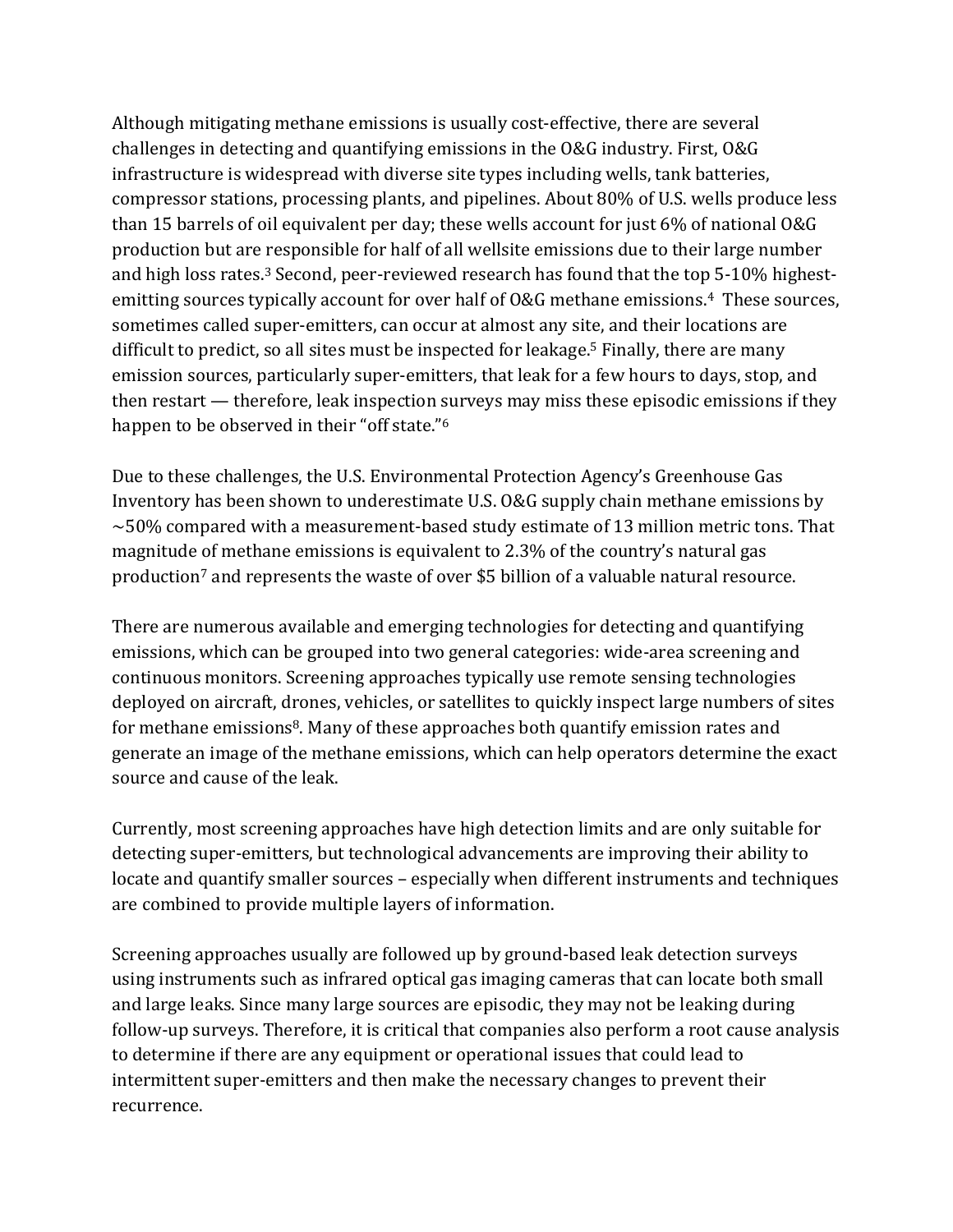In contrast to wide-area screening, continuous monitors are installed at a stationary location to monitor one or several nearby sites for emissions continuously or at a high frequency such as several times per day. Most continuous monitors use a combination of methane concentration sensors, wind monitors, and atmospheric science calculations to detect and sometimes quantify emissions, but some systems use remote sensing or continuous optical gas imaging. The biggest challenge with continuous monitors is to avoid false alarms and missed sources due to the complexity of distinguishing leaks from both onsite, permitted emission sources such as pneumatic controllers and offsite emissions from upwind sites. For both screening and continuous approaches, rigorous field testing<sup>9</sup> plus a clear understanding of how the technologies are incorporated into operator work practices is critical for their successful implementation.

EDF and our research partners including Pennsylvania State University, University of Wyoming, and Carbon Mapper have used several measurement approaches in the recent Permian Methane Analysis Project (PermianMAP), which measured methane emissions in west Texas and southeast New Mexico using tower- and aircraft-based quantification of total emissions over time, aerial and ground-based site level quantification, and qualitative optical gas imaging of flares and other sources. This data allows researchers to characterize emissions in the Permian Basin, compare performance by operator, and track changes in emissions over time. For example, total emissions temporarily declined in spring 2020 due to the COVID-associated oil price crash.<sup>10</sup> Emissions data are posted rapidly on a public website to help operators mitigate emissions and inform stakeholders about the magnitude and trends in methane emissions.<sup>11</sup> Several operators have noted that PermianMAP data has helped them reduce emissions and supported their own efforts using similar advanced technologies for emissions detection.

Federal agencies can effectively support research and implementation of methane detection, measurement, and mitigation technologies by funding two types of programs: 1) accelerating research and development of technologies including instruments and data analysis; and 2) collecting methane measurement data to better characterize emissions. Previous federal R&D efforts such as the DOE ARPA-E MONITOR program<sup>10</sup> have been highly successful and facilitated major improvements in several technologies. Additional funding could increase the diversity of available approaches and drive improvements in performance while reducing cost.

Agencies such as NOAA, NASA, and NIST could use multiple measurement approaches such as satellite remote sensing to annually quantify total and super-emitter O&G methane emissions in major U.S. basins, which EPA could then use to assess the accuracy of their Greenhouse Gas Inventory and prioritize updates<sup>11</sup>. Additionally, emissions data could be used by EPA to increase the efficacy and cost-effectiveness of O&G methane regulations, such as informing EPA's proposal to allow advanced screening for leak detection. This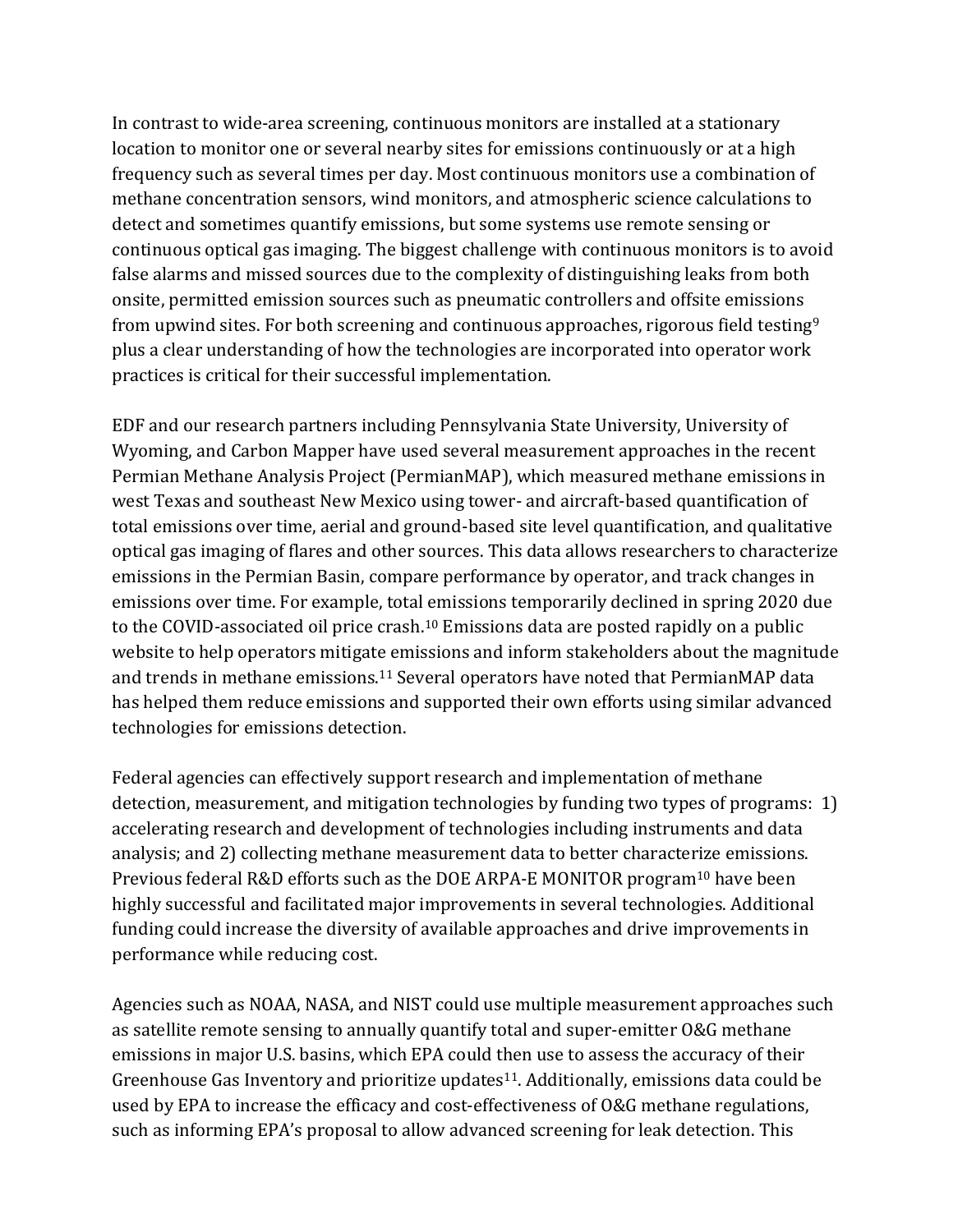federally funded data likely would enable companies to reduce their emissions and publish their own measurement data to demonstrate when they have lower methane intensity than their peers <sup>12</sup>, which would help domestic and international consumers make informed decisions when they purchase natural gas.

In summary, methane is a powerful greenhouse gas that is warming our planet, but there are many cost-effective solutions for reducing emissions, especially in the O&G industry. Advanced technologies have allowed operators and other stakeholders to better characterize emissions, including intermittent super-emitters that were overlooked by past methods. Federal agencies can accelerate methane emission reductions by both supporting research and development of detection, quantification, and mitigation technologies and implementing long-term research programs that use measurement data to track emissions over time. Reducing methane emissions from the U.S. O&G supply chain is an urgent and achievable solution that will benefit numerous stakeholders including O&G companies, workers, consumers, communities, and the environment.

Thank you for your time,

David Lyon, PhD Senior Scientist Environmental Defense Fund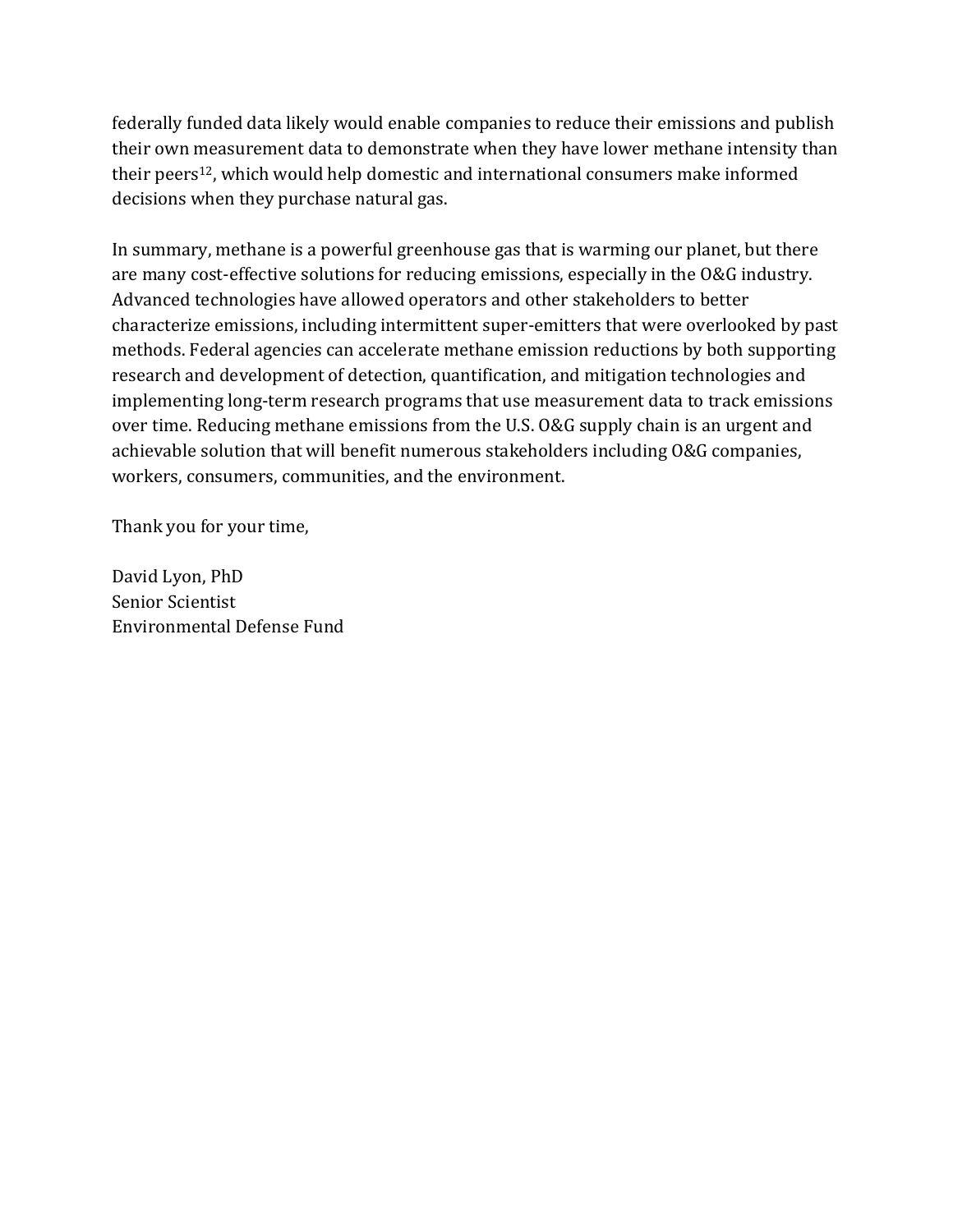# **References**

- 1. Ocko, I.B., Sun, T., Shindell, D., Oppenheimer, M., Hristov, A.N., Pacala, S.W., Mauzerall, D.L., Xu, Y. and Hamburg, S.P., 2021. Acting rapidly to deploy readily available methane mitigation measures by sector can immediately slow global warming. *Environmental Research Letters*, *16*(5), p.054042.
- 2. <https://www.edf.org/how-reducing-methane-emissions-creates-jobs>
- 3. Omara, M., Zavala-Araiza, D., Lyon, D.R., Hmiel, B., Roberts, K.A. and Hamburg, S.P., 2022. Methane emissions from US low production oil and natural gas well sites. *Nature communications*, *13*(1), pp.1-10.
- 4. Brandt, A.R., Heath, G.A. and Cooley, D., 2016. Methane leaks from natural gas systems follow extreme distributions. *Environmental science & technology*, *50*(22), pp.12512-12520.
- 5. Lyon, D.R., Alvarez, R.A., Zavala-Araiza, D., Brandt, A.R., Jackson, R.B. and Hamburg, S.P., 2016. Aerial surveys of elevated hydrocarbon emissions from oil and gas production sites. *Environmental science & technology*, *50*(9), pp.4877-4886.
- 6. Cusworth, D.H., Duren, R.M., Thorpe, A.K., Olson-Duvall, W., Heckler, J., Chapman, J.W., Eastwood, M.L., Helmlinger, M.C., Green, R.O., Asner, G.P. and Dennison, P.E., 2021. Intermittency of large methane emitters in the Permian Basin. *Environmental Science & Technology Letters*, *8*(7), pp.567-573.
- 7. Alvarez, R.A., Zavala-Araiza, D., Lyon, D.R., Allen, D.T., Barkley, Z.R., Brandt, A.R., Davis, K.J., Herndon, S.C., Jacob, D.J., Karion, A. and Kort, E.A., 2018. Assessment of methane emissions from the US oil and gas supply chain. *Science*, *361*(6398), pp.186-188.
- 8. Fox, T.A., Barchyn, T.E., Risk, D., Ravikumar, A.P. and Hugenholtz, C.H., 2019. A review of close-range and screening technologies for mitigating fugitive methane emissions in upstream oil and gas. *Environmental Research Letters*, *14*(5), p.053002.
- 9. Ravikumar, A.P., Sreedhara, S., Wang, J., Englander, J., Roda-Stuart, D., Bell, C., Zimmerle, D., Lyon, D., Mogstad, I., Ratner, B. and Brandt, A.R., 2019. Single-blind inter-comparison of methane detection technologies–results from the Stanford/EDF Mobile Monitoring Challenge. *Elementa: Science of the Anthropocene*, *7*.
- 10. <https://arpa-e.energy.gov/technologies/programs/monitor>
- 11. National Academies of Sciences, Engineering, and Medicine. 2018. *Improving Characterization of Anthropogenic Methane Emissions in the United States*. Washington, DC: The National Academies Press. [https://doi.org/10.17226/24987.](https://doi.org/10.17226/24987)
- 12. [https://www.edf.org/sites/default/files/documents/EDF\\_TakingAim.pdf](https://www.edf.org/sites/default/files/documents/EDF_TakingAim.pdf)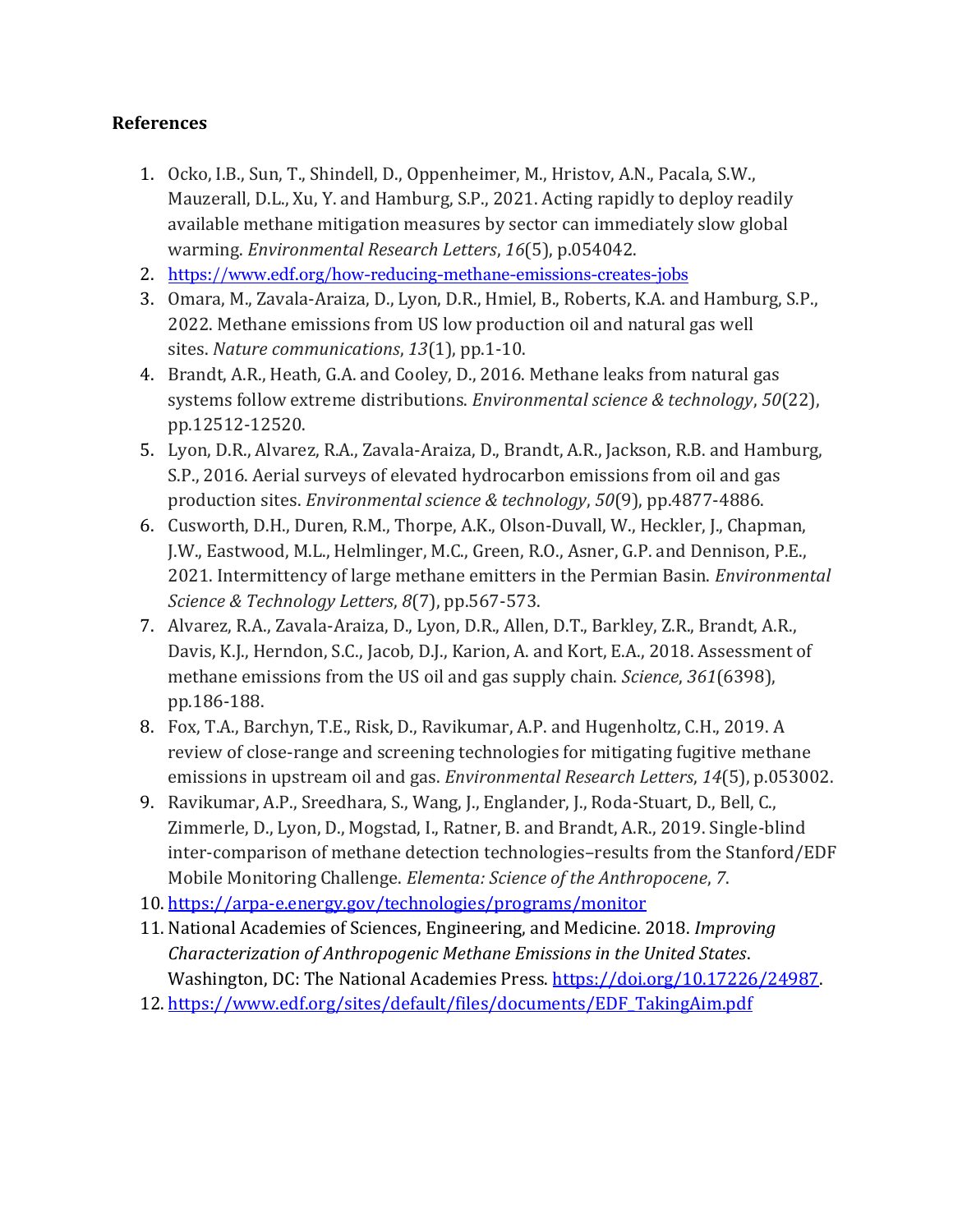# **David R. Lyon, Ph.D.**

Environmental Defense Fund 301 Congress Avenue, Suite 1300 Austin, TX 78701 (512) 691-3414 [dlyon@edf.org](mailto:dlyon@edf.org) <https://www.edf.org/people/david-lyon>

# **EDUCATION**

## **University of Arkansas,** Fayetteville, AR

Ph.D. in Environmental Dynamics (May 2016)

- Dissertation: *Quantifying, Assessing, and Mitigating Methane Emissions from Super-emitters in the Oil and Gas Supply Chain*
- Honors: 4.0 GPA; Doctoral Academy Fellowship

## **University of Kentucky,** Lexington, KY

M.S. in Forestry (May 2004)

- Thesis: *Persistent Effects of Eastern Redcedar on Calcareous Glade Soils and Plant Community*
- Honors: 4.0 GPA; Garden Club of America 2003 Fellowship in Ecological Restoration

## **Hendrix College,** Conway, AR

B.A. in Biology with Chemistry Minor (June 2002)

• Honors: 3.95 GPA; Summa Cum Laude with Distinction; Phi Beta Kappa

#### **WORK EXPERIENCE**

## **Environmental Defense Fund,** Austin, TX

*Senior Scientist* (May 2021 – present)

- Lead EDF's Permian Methane Analysis project using multiple measurement approaches to quantify oil and gas methane emissions and rapidly publish data online
- Provide thought leadership on technologies and policies to detect, quantify, and mitigate oil and gas methane emissions
- Supervise scientific staff

## **Environmental Defense Fund,** Austin, TX

*Scientist* (March 2014 – April 2021)

• Contribute to the design, planning, execution, and analysis of EDF-sponsored research studies on quantifying methane emissions from the oil and gas supply chain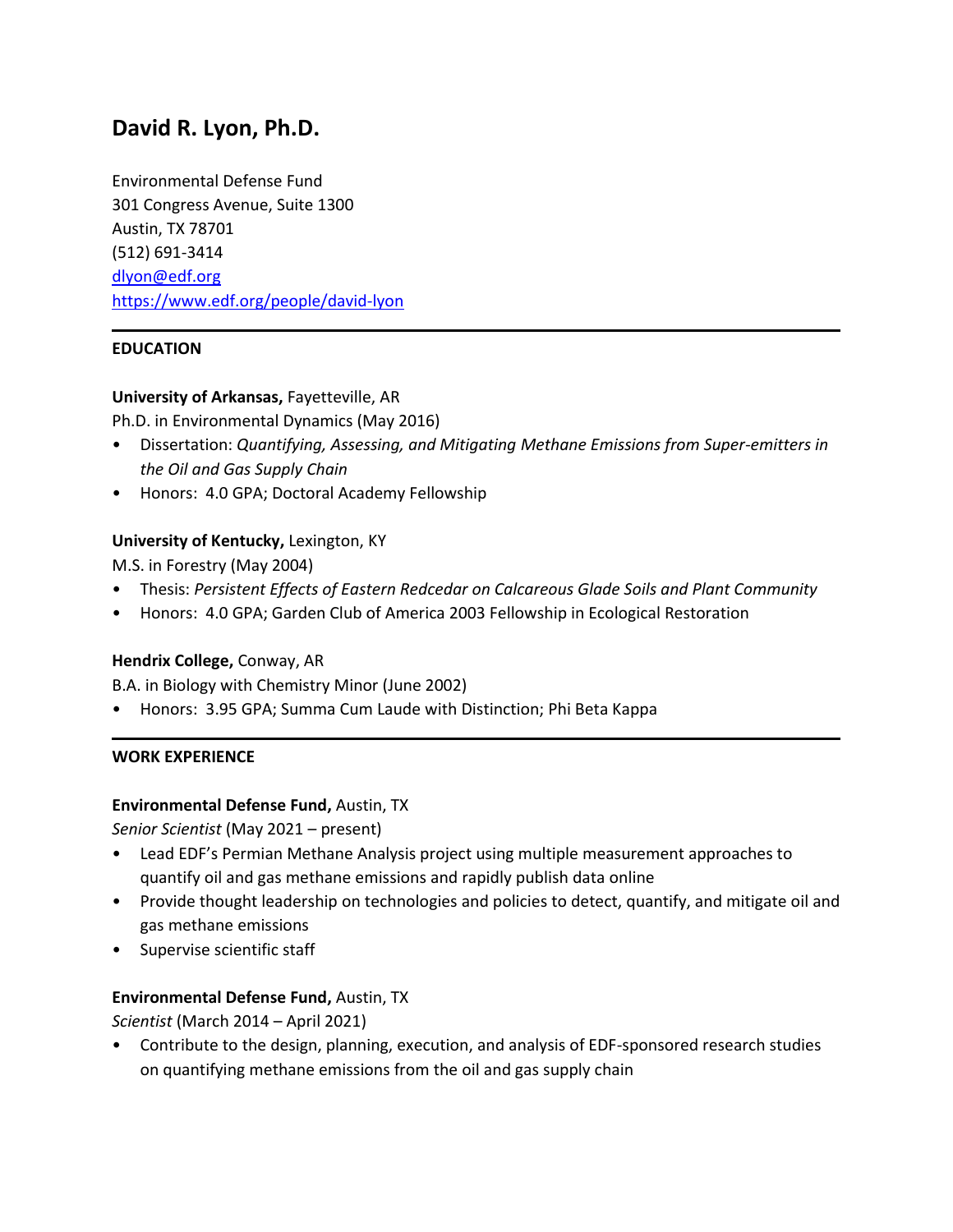- Advise internal and external projects on innovative approaches for leak detection and mitigation
- Prepare and review manuscripts for submission to peer-reviewed journals
- Communicate science and advocacy through presentations, briefings, and media interviews
- Provide scientific expertise to other EDF programs and external groups

## **Environmental Defense Fund,** Austin, TX

*Research Analyst* (June 2012 – March 2014)

- Research, analyze, synthesize, and interpret data related to oil and gas methane emissions
- Analyze, interpret, and communicate data to policymakers, industry, the scientific community, and other stakeholders in support of EDF advocacy on environmental policy
- Write reports, blogs, and other communication materials for general audiences

# **University of Arkansas at Little Rock**, Little Rock, AR

*Part-time Lecturer* (January 2012 – May 2012)

• Taught senior-level environmental science course *Fundamentals of Air Pollution*

# **Arkansas Department of Environmental Quality**, North Little Rock, AR

*Environmental Program Coordinator* (January 2009 – May 2012)

- Obtained EPA funding, managed project, and authored report on a study to develop an emissions inventory and monitor air quality impacts of natural gas development in the Fayetteville Shale
- Managed \$500,000 project to develop and implement a web-based emissions inventory reporting system for a multi-state consortium of environmental agencies
- Led the state's air pollution emissions inventory program, which included approximately 175 regulated facilities and several nonpoint emission source categories
- Analyzed emissions data and produced reports for the agency and public
- Analyzed current and proposed federal air regulations to assist agency planning
- Supervised up to four staff

# **University of Arkansas**, Fayetteville, AR

*Graduate Assistant* (August 2004 – December 2008)

- Performed research on the effects of nutrient enrichment on stream carbon cycling
- Assisted students in general ecology laboratory

## **University of Kentucky**, Lexington, KY

*Graduate Assistant* (June 2002 – June 2004)

- Performed research in restoration ecology and soil biogeochemistry of calcareous glades
- Taught dendrology and tree species identification to undergraduate students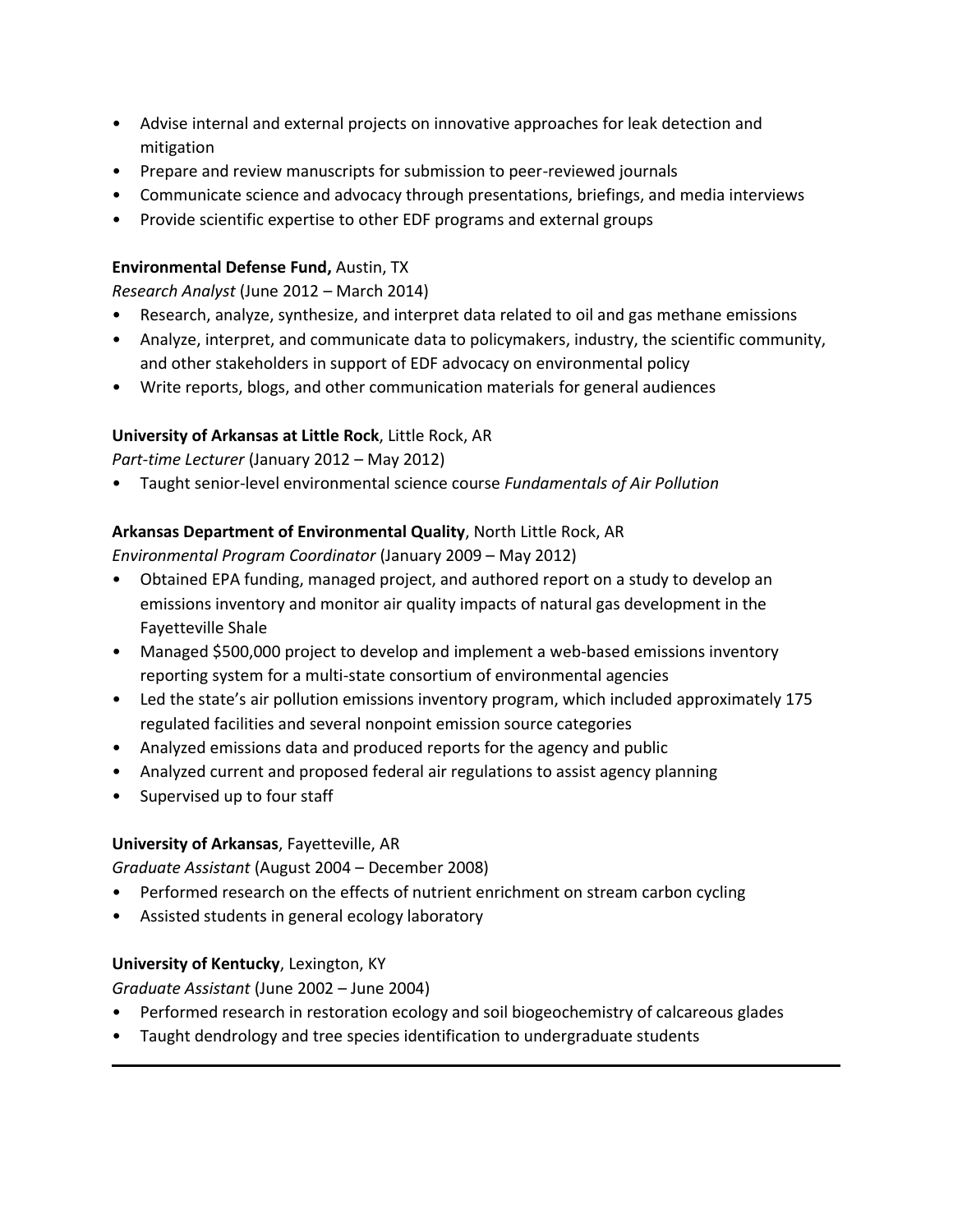#### **PUBLICATIONS**

- Lyon, D. R., Hmiel, B., Gautam, R., Omara, M., Roberts, K. A., Barkley, Z. R., ... & Hamburg, S. P. (2021). Concurrent variation in oil and gas methane emissions and oil price during the COVID-19 pandemic. Atmospheric Chemistry and Physics, 21(9), 6605-6626.
- Lyon, D. R. (2016). Methane emissions from the natural gas supply chain. In: Kaden, D.A. and Rose, T.L. eds. *Environmental and Health Issues in Unconventional Oil and Gas Development*. Elsevier. pp. 33-48.
- Lyon, D. R., Alvarez, R. A., Zavala-Araiza, D., Brandt, A. R., Jackson, R. B., & Hamburg, S. P. (2016). Aerial surveys of elevated hydrocarbon emissions from oil and gas production sites. Environmental Science & Technology, 50 (9), pp 4877–4886, DOI: 10.1021/acs.est.6b00705.
- Lyon, D. R., Zavala-Araiza, D., Alvarez, R. A., Harriss, R., Palacios, V., Lan, X., ... & Herndon, S. C. (2015). Constructing a spatially resolved methane emission inventory for the Barnett Shale region. Environmental science & technology, 49(13), 8147-8157.
- Omara, M., Zavala-Araiza, D., Lyon, D.R., Hmiel, B., Roberts, K.A. and Hamburg, S.P., 2022. Methane emissions from US low production oil and natural gas well sites. Nature communications, 13(1), pp.1-10.
- Irakulis-Loitxate, I., Guanter, L., Liu, Y.N., Varon, D.J., Maasakkers, J.D., Zhang, Y., Chulakadabba, A., Wofsy, S.C., Thorpe, A.K., Duren, R.M. and Frankenberg, C., 2021. Satellite-based survey of extreme methane emissions in the Permian basin. Science Advances, 7(27), p.eabf4507.
- Zhou, X., Peng, X., Montazeri, A., McHale, L.E., Gaßner, S., Lyon, D.R., Yalin, A.P. and Albertson, J.D., 2020. Mobile measurement system for the rapid and cost-effective surveillance of methane and volatile organic compound emissions from oil and gas production sites. Environmental Science & Technology, 55(1), pp.581-592.
- Rutherford, J.S., Sherwin, E.D., Ravikumar, A.P., Heath, G.A., Englander, J., Cooley, D., Lyon, D., Omara, M., Langfitt, Q. and Brandt, A.R., 2021. Closing the methane gap in US oil and natural gas production emissions inventories. Nature communications, 12(1), pp.1-12.
- Robertson, A.M., Edie, R., Field, R.A., Lyon, D., McVay, R., Omara, M., Zavala-Araiza, D. and Murphy, S.M., 2020. New Mexico Permian Basin measured well pad methane emissions are a factor of 5–9 times higher than US EPA estimates. Environmental Science & Technology, 54(21), pp.13926-13934.
- Zhang, Y., Gautam, R., Pandey, S., Omara, M., Maasakkers, J.D., Sadavarte, P., Lyon, D., Nesser, H., Sulprizio, M.P., Varon, D.J. and Zhang, R., 2020. Quantifying methane emissions from the largest oil-producing basin in the United States from space. Science advances, 6(17), p.eaaz5120.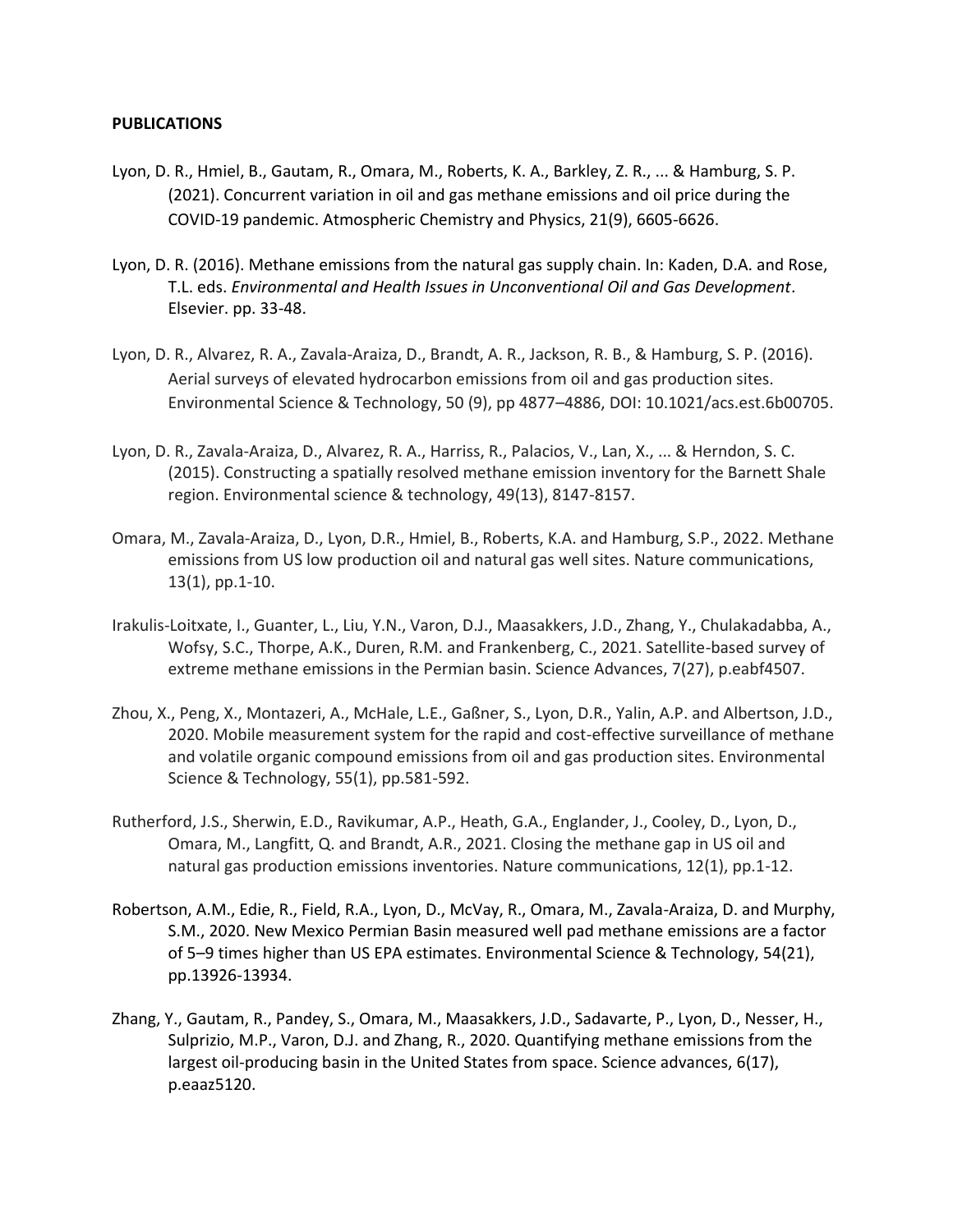- Ravikumar, A.P., Sreedhara, S., Wang, J., Englander, J., Roda-Stuart, D., Bell, C., Zimmerle, D., Lyon, D., Mogstad, I., Ratner, B. and Brandt, A.R. (2019). Single-blind inter-comparison of methane detection technologies–results from the Stanford/EDF Mobile Monitoring Challenge. Elementa, 7(1).
- Fox, T.A., Ravikumar, A.P., Hugenholtz, C.H., Zimmerle, D., Barchyn, T.E., Johnson, M., Lyon, D. and Taylor, T. (2019.) A methane emissions reduction equivalence framework for alternative leak detection and repair programs. Elementa, 7(1).
- Hajny, K., Salmon, O.E., Rudek, J., Lyon, D.R., Stuff, A.A., Stirm, B.H., Kaeser, R., Floerchinger, C., Conley, S.A., Smith, M.L. and Shepson, P.B. (2019). Observations of Methane Emissions from Natural Gas-Fired Power Plants. Environmental Science & Technology, 53 (15), 8976-8984.
- Alvarez, R. A., Zavala-Araiza, D., Lyon, D. R., Allen, D. T., Barkley, Z. R., Brandt, A. R., ... & Kort, E. A. (2018). Assessment of methane emissions from the US oil and gas supply chain. Science, eaar7204.
- Englander, J. G., Brandt, A. R., Conley, S., Lyon, D. R., & Jackson, R. B. (2018). Aerial Interyear Comparison and Quantification of Methane Emissions Persistence in the Bakken Formation of North Dakota, USA. Environmental science & technology, 52(15), 8947-8953.
- Lavoie, T. N., Shepson, P. B., Cambaliza, M. O., Stirm, B. H., Conley, S., Mehrotra, S., ... & Lyon, D. (2017). Spatiotemporal variability of methane emissions at oil and natural gas operations in the Eagle Ford Basin. Environmental science & technology, 51(14), 8001-8009.
- Lavoie, T. N., Shepson, P. B., Gore, C. A., Stirm, B. H., Kaeser, R., Wulle, B., Lyon, D. & Rudek, J. (2017). Assessing the methane emissions from natural gas-fired power plants and oil refineries. Environmental science & technology, 51(6), 3373-3381.
- Zavala-Araiza, D., Alvarez, R. A., Lyon, D. R., Allen, D. T., Marchese, A. J., Zimmerle, D. J., & Hamburg, S. P. (2017). Super-emitters in natural gas infrastructure are caused by abnormal process conditions. Nature communications, 8, 14012.
- Alvarez, R. A., Lyon, D. R., Marchese, A. J., Robinson, A. L., & Hamburg, S. P. (2016). Possible malfunction in widely used methane sampler deserves attention but poses limited implications for supply chain emission estimates. Elementa, 4.
- Marrero, J. E., Townsend-Small, A., Lyon, D. R., Tsai, T. R., Meinardi, S., & Blake, D. R. (2016). Estimating Emissions of Toxic Hydrocarbons from Natural Gas Production Sites in the Barnett Shale Region of Northern Texas. Environmental Science & Technology, 50(19), 10756-10764.
- Lamb, B. K., Cambaliza, M. O., Davis, K. J., Edburg, S. L., Ferrara, T. W., Floerchinger, C., ... & Lyon, D. R. (2016). Direct and indirect measurements and modeling of methane emissions in Indianapolis, Indiana. Environmental Science & Technology, 50(16), 8910-8917.